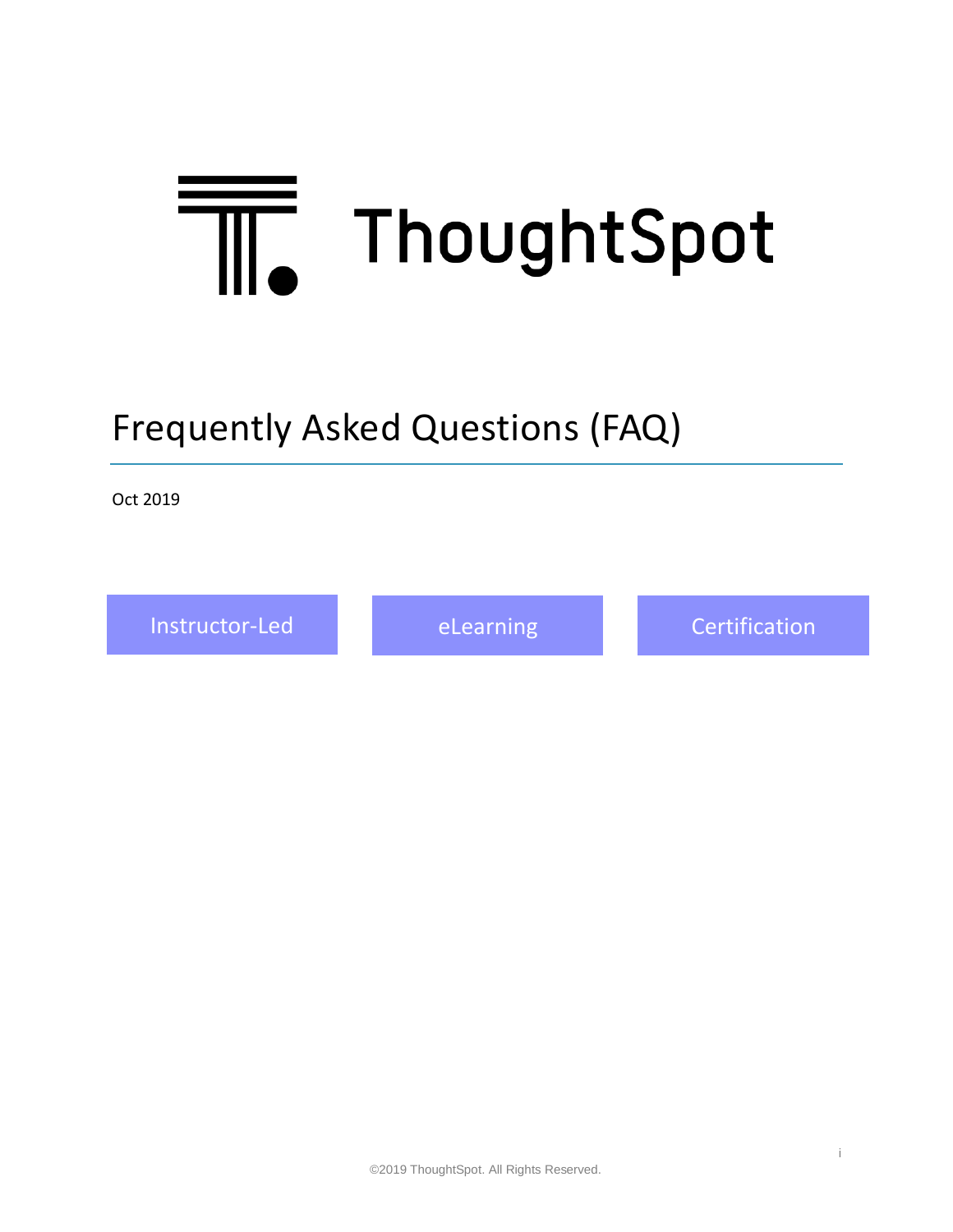# <span id="page-1-0"></span>Instructor-Led FAQ

[Back to Top](#page-0-0)

# Where can I find a list of all scheduled events?

A list of all scheduled events can be found online in the [ThoughtSpot](https://training.thoughtspot.com/calendar)  [Training Calendar.](https://training.thoughtspot.com/calendar) To request specific or private training events, contact [education@thoughtspot.com.](mailto:education@thoughtspot.com)

#### Where are live, Instructor-Led training events held?

Live, Instructor-Led events are held globally, as well as at ThoughtSpot main headquarters.



910 Hermosa Court Sunnyvale, CA 94085

# How much does Instructor-Led training cost?

Live, Instructor-Led training list prices are outlined below. Bulk discounts are also available. For further information, contact [education@thoughtspot.com.](mailto:education@thoughtspot.com)

| <b>Name</b>                                        | <b>List Price</b> |
|----------------------------------------------------|-------------------|
| <b>ThoughtSpot End User Functionality Training</b> | \$995             |
| <b>ThoughtSpot Data Expert Training</b>            | \$995             |
| <b>ThoughtSpot Technical Bootcamp</b>              | \$3980            |

# What payment methods are available?

Accepted payment methods include all major credit cards: Visa, MasterCard, American Express, or Discover. The charge will appear as ThoughtSpot Inc. on your credit card statement.

Purchase orders can be created for any training events as necessary. For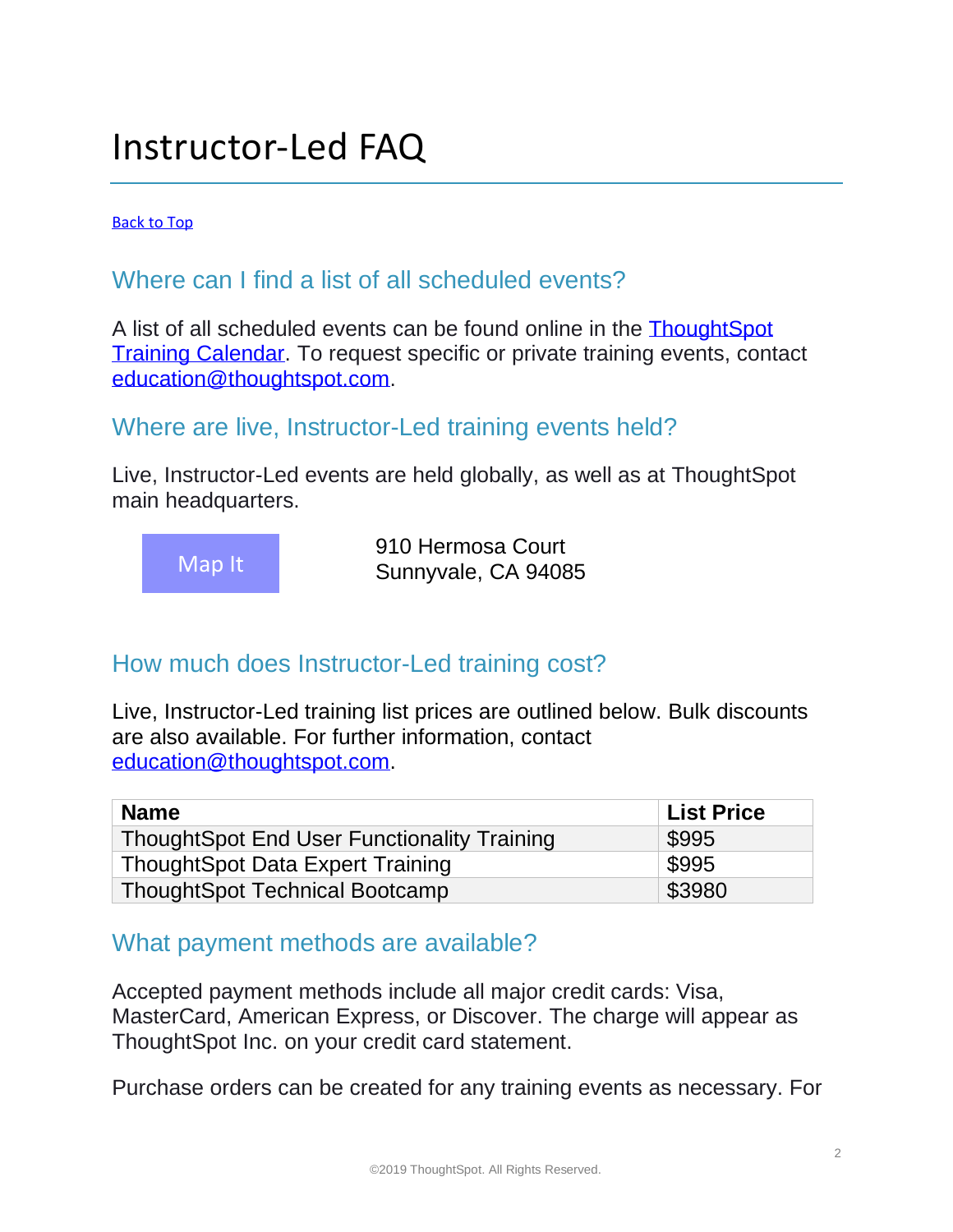further information, contact [education@thoughtspot.com.](mailto:education@thoughtspot.com)

#### How can I register for Instructor-led training events?

Registration for ThoughtSpot Instructor-Led Training may be made through ThoughtSpot U, [here.](https://training.thoughtspot.com/series/instructor-led-training)

#### What is the cancellation policy?

For ThoughtSpot delivered training, cancellation requests must be made at least 7 business days prior to the start of the class to secure a full refund. If you prefer, we can transfer your registration to a future class of equal value.

Students who do not cancel within 7 business days and/or do not attend the class will not receive a refund and will be charged the full amount.

#### Can I get private training at my workplace?

Yes! Contact [education@thoughtspot.com](mailto:education@thoughtspot.com) to inquire about private training events.

#### What are other ways to get training?

In addition to Instructor-Led training events, official ThoughtSpot training is also available through self-paced, eLearning courses at [ThoughtSpot U.](https://training.thoughtspot.com/)

# In ThoughtSpot U, how can I find a listing of Instructor-Led courses only?

From anywhere in ThoughtSpot U, click on the [Instructor-Led](https://training.thoughtspot.com/series/instructor-led-training) option from the navigation bar.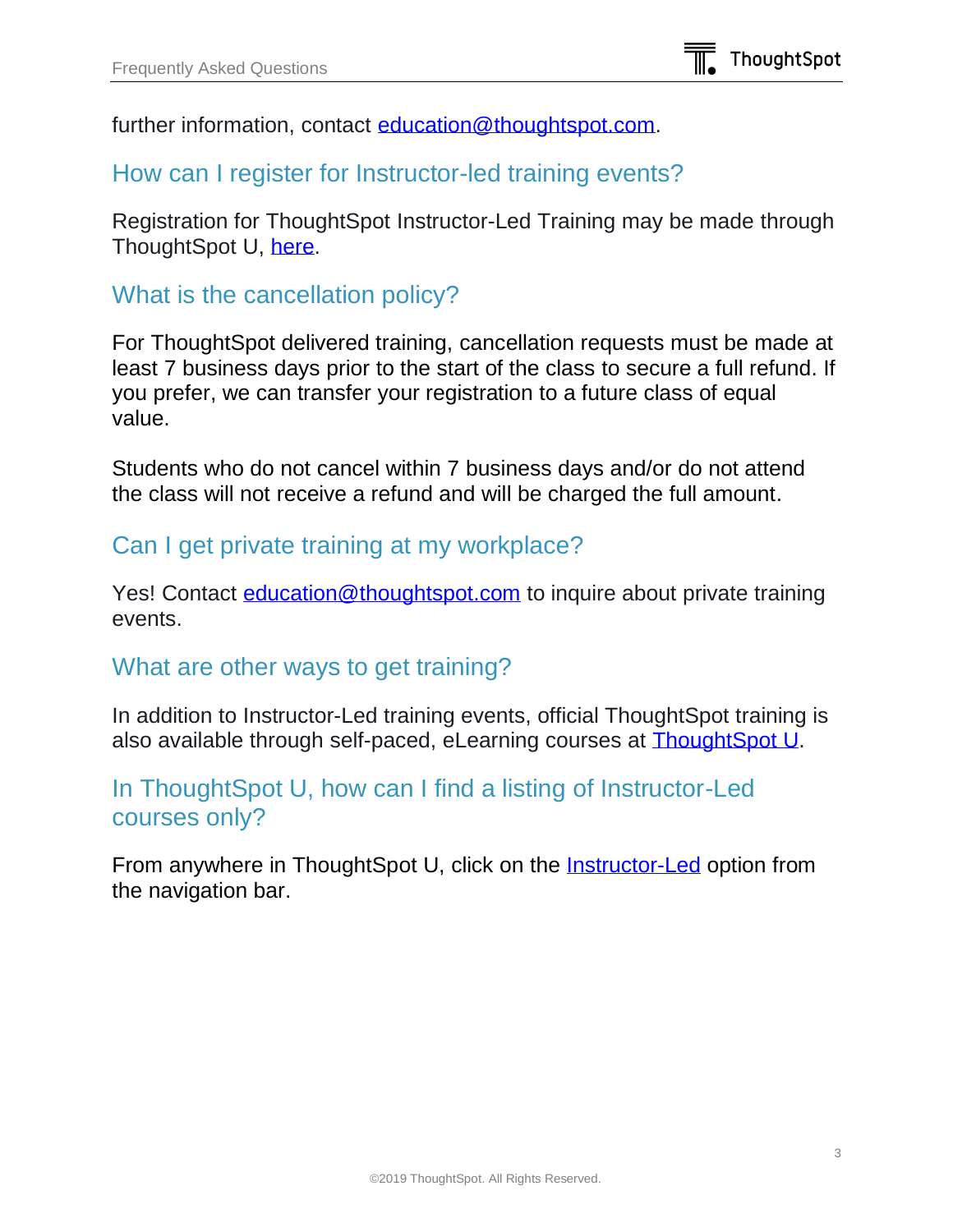# <span id="page-3-0"></span>eLearning FAQ

[Back to Top](#page-0-0)

# How do I create a ThoughtSpot U account?

Visit [ThoughtSpot U](https://training.thoughtspot.com/) and click Sign In from the upper right corner. Fill out the required fields & make note of your login in credentials. Upon successful account creation, check your inbox for a confirmation email.

#### How do I learn about and/or register for eLearning courses?

To register for any eLearning course, visit **ThoughtSpot U & click on** eLearning from the navigation bar. Click the Register button found on any course detail page to enroll. You may need to sign in or create a ThoughtSpot U account to complete your registration. An email notification confirming your registration will be sent.

Additionally, you may register for an entire series of courses designed for each learner path. From any Learning Path page, click **Register for All** in the top header. You will be instantly registered for all available courses in that path. These will be found listed in [Your Profile.](https://training.thoughtspot.com/accounts/profile/)

Note, if you are already enrolled in an individual course, but still register for the full Learning Path, your registration and status of those lessons will not be impacted.

#### How can I update my email address or account information?

Once logged in, click the drop-down arrow next to your profile icon in the upper right corner of ThoughtSpot U, and select [My Profile.](https://training.thoughtspot.com/accounts/profile/) This will take you to your account page where you can update your settings.

# How do I find my registered courses and current status in those courses?

Once logged in, click the drop-down arrow next to your profile icon in the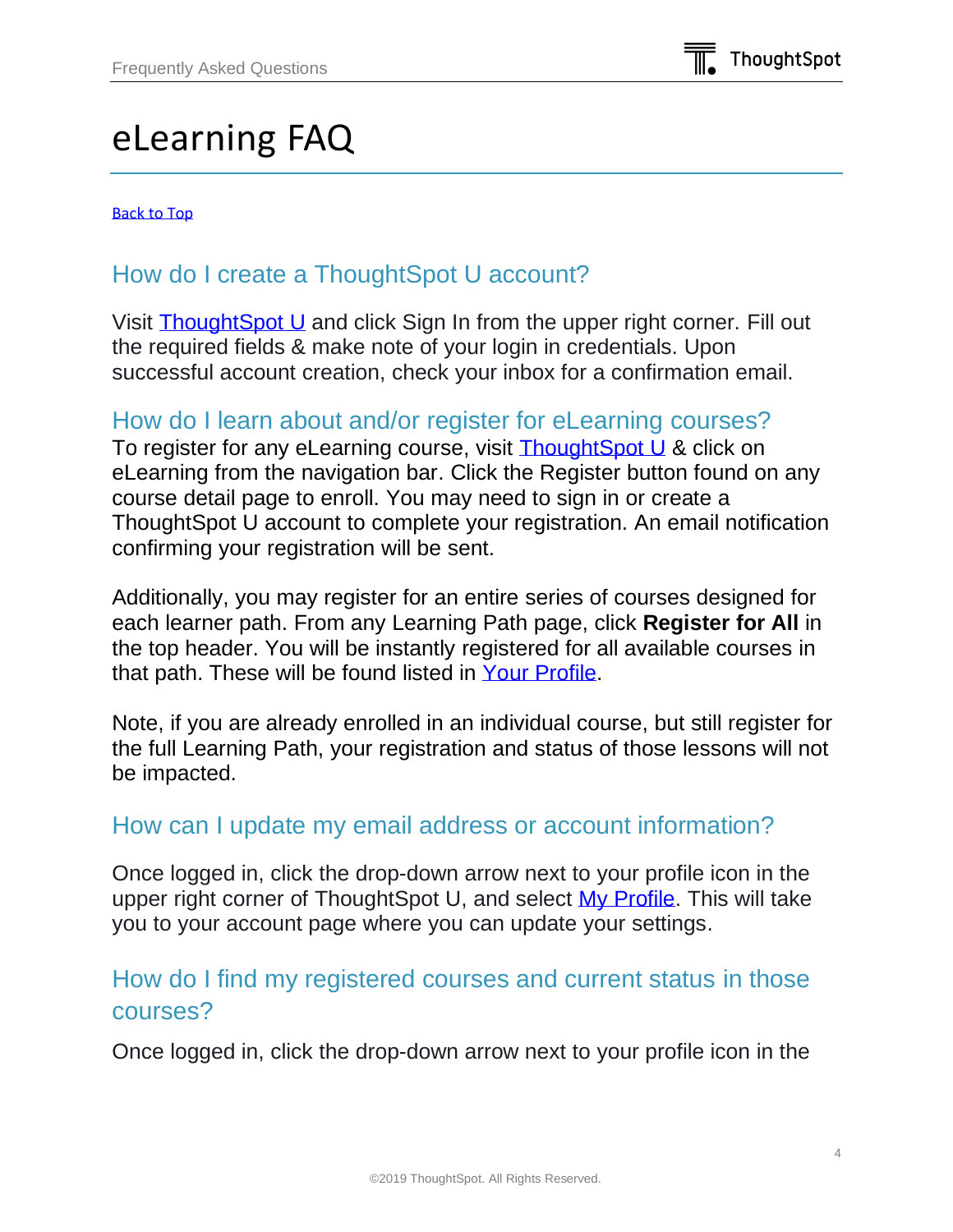upper right corner of ThoughtSpot U, and select [My Profile.](https://training.thoughtspot.com/accounts/profile/) This will take you to your account page where you will see a list of all your registered courses & their status.

#### What browser should I use?

We recommend using Chrome or Firefox to access your online courses. Occasional issues have been reported by some users when using IE.

ThoughtSpot U uses cookies to serve certain course content and asset types to learners. If you are experiencing difficulty loading course content or if you see browser error messages, please contact [education@thoughtspot.com.](mailto:education@thoughtspot.com)

#### How do I complete a course?

To complete an online course, all elements within a lesson section must be marked as completed. In some cases, this may require the full video length to be watched, or all interactive steps to be completed within a module.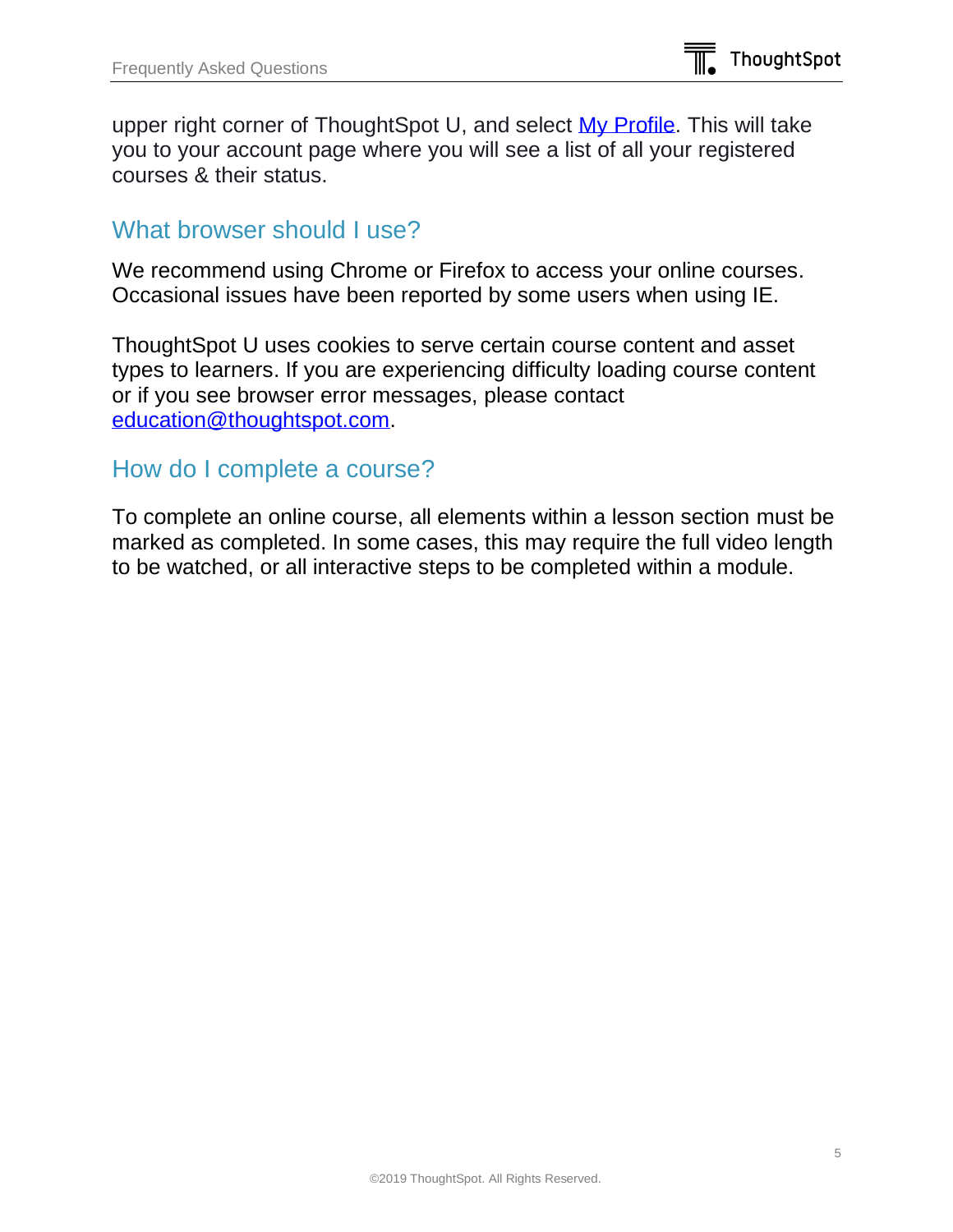# <span id="page-5-0"></span>Certification FAQ

#### [Back to Top](#page-0-0)

# What are the benefits of ThoughtSpot Certification?

ThoughtSpot Certifications enable you to prove your expertise in the world's most marketable BI skills.

- Complete a rigorous program of learning far beyond product functionality.
- Earn validated, distinct levels of certification that you can carry with you throughout your career.
- Certify your expertise through online self-service proctored exams taken at your convenience.
- Prove that you can make the right judgement calls and apply best practices when using and implementing ThoughtSpot.
- Share your achievements through the Credly Acclaim platform, the most comprehensive global solution for recognizing skills, capabilities, and achievements.

#### What certifications can I earn?

A listing of all certifications and descriptions is available online at ThoughtSpot U, [here.](https://training.thoughtspot.com/series/certification)

If you are a ThoughtSpot Partner, interested in sales certifications, please contact [alliances@thoughtspot.com.](mailto:alliances@thoughtspot.com)

# What is Credly's Acclaim Platform?

Your badges and certifications from ThoughtSpot will be issued by Credly and live on their Acclaim platform. Acclaim is the leading digital credentials platform for badging and certification.

Using Acclaim, you can keep these credentials with you throughout your career. You decide when to make them public or private, and you can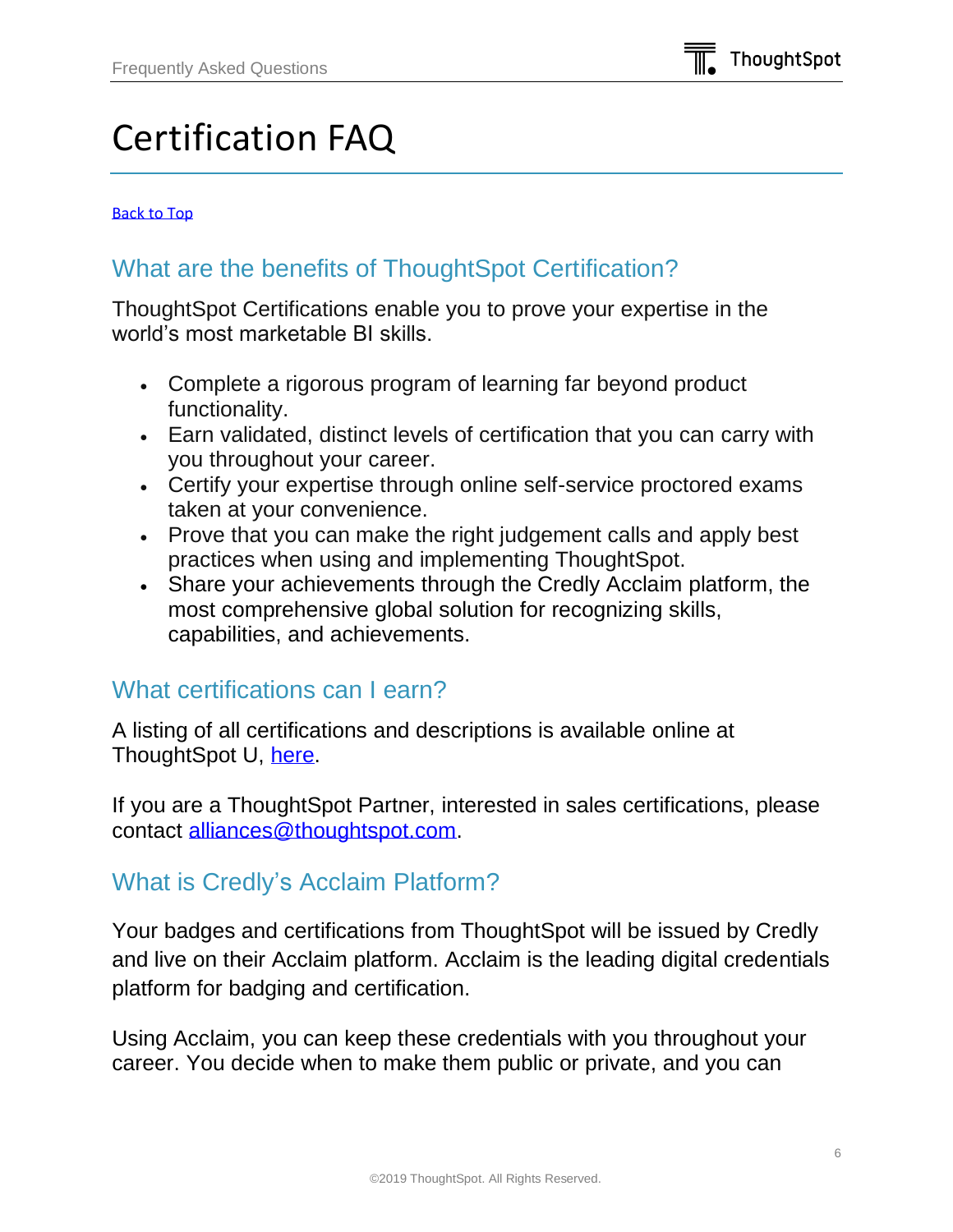share them on LinkedIn and Twitter, and attach them to your LinkedIn profile.

You will also be able to see a list of the skills you've learned with each credential, and view job openings that require those skills. This helps you develop your skills and prove them in a way that is verifiable on the platform.

#### How long is my certification valid?

Your certification is valid for one year from the date of issue. You may be offered the opportunity to extend your certification by completing online learning refresher modules when there are significant new product updates.

# Do ThoughtSpot certificates expire?

Your certification is valid for one year from the date of issue, after which it will expire. You may be offered the opportunity to extend your certification by completing online learning refresher modules when there are significant new product updates.

If your certification expires, you will still hold the certification badge on [Acclaim](https://www.youracclaim.com/earner/earned), but it will display as **Expired** with the date of expiration. At that point you may choose to make it private, if you prefer. Your ThoughtSpot U [profile](https://training.thoughtspot.com/accounts/profile/) will still show that you were certified, along with the date of certification.

ThoughtSpot updates our training and certification offerings in sync with product updates. We encourage credential holders to remain current with their knowledge and credentials.

For further details on this, contact [education@thoughtspot.com.](mailto:education@thoughtspot.com)

# What are the proctoring guidelines?

The proctoring is meant to ensure that you are actually the person taking the exam, and that you are answering all the questions on your own. You will be required to show a government issued photo identification before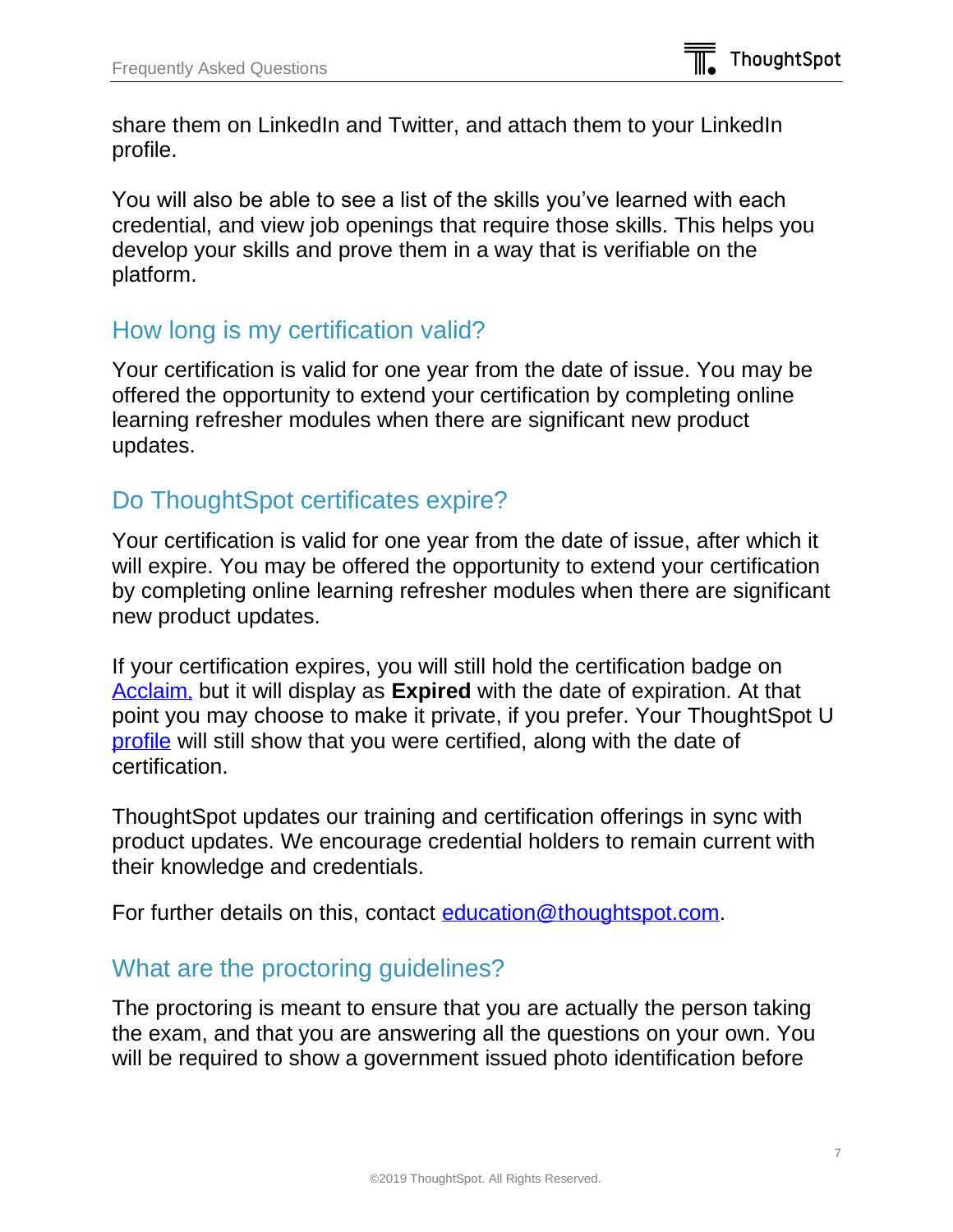beginning. Webcam video/audio and computer navigation will be captured for the duration of your exam.

The exam lasts for one hour. During the exam, you should avoid these actions:

- Leaving the room
- Taking or placing a phone call
- Talking to or collaborating with other people

The exam is open book, which means you are free to search online or use reference materials and notes while taking the exam.

#### How do I prepare to take the certification exam?

The best preparation is the training associated with the exam, and your materials and notes from training. You may also find the [ThoughtSpot](http://docs.thoughtspot.com/)  [Documentation](http://docs.thoughtspot.com/) helpful. The associated training courses for each Certification can be found in the course details for each option, [here.](https://training.thoughtspot.com/series/certification)

Formal attendance in the associated training courses is not required, however. For example, if you have years of experience implementing ThoughtSpot, you may be able to pass the exam without attending a training course first.

Before taking your exam, you will need:

- 1. 60 minutes in a location where you can concentrate, and you will not be disturbed.
- 2. If this is your first time taking a proctored exam, plan for an extra 30 minutes to set up to take the exam.
- 3. Your government issued photo identification (driver's license, passport, etc.)
- 4. Hardware, software, and Internet connection as defined in the [ProctorFree Technical Requirements.](http://proctorfree.com/technical-requirements)
- 5. Any reference materials or notes from training.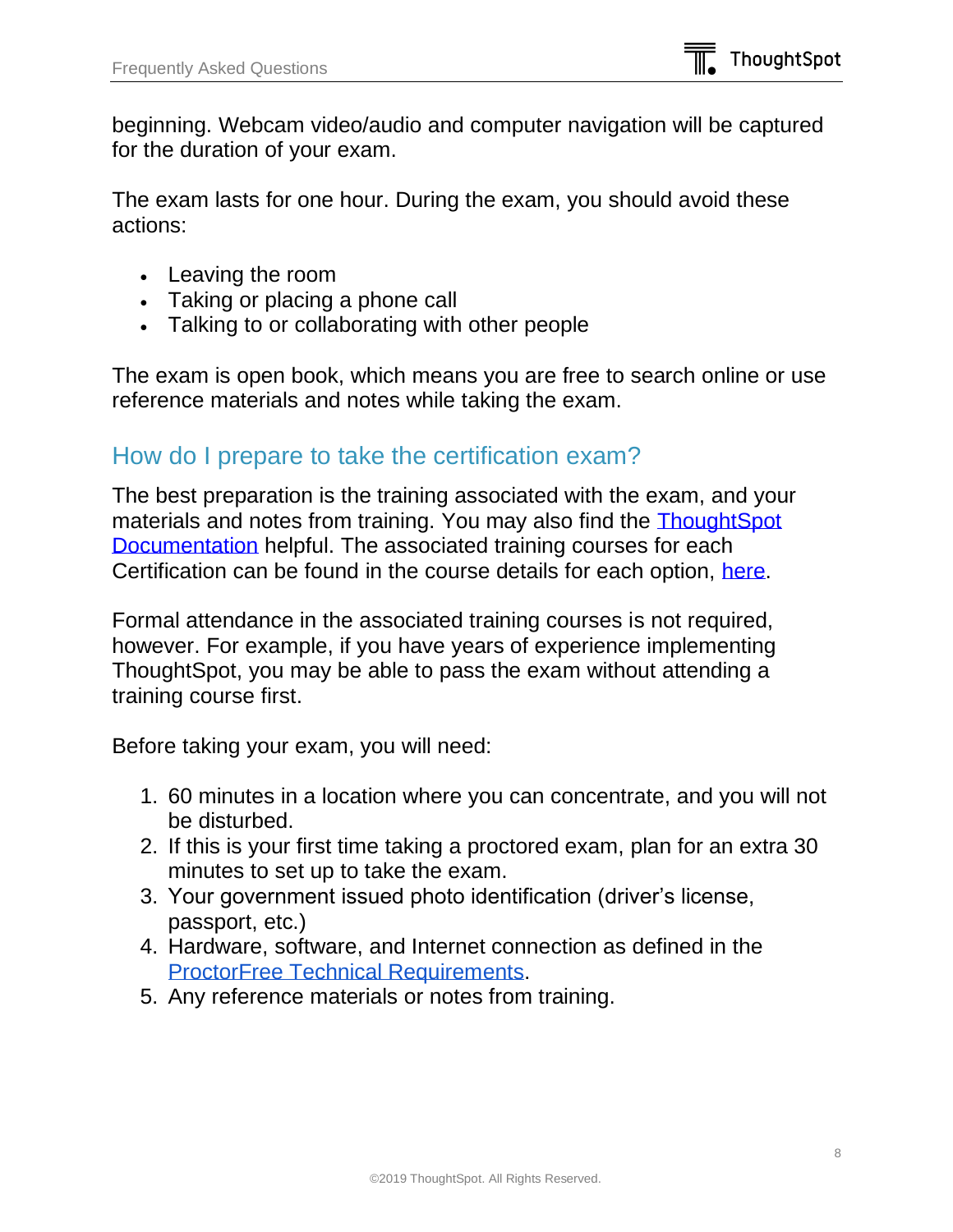# What can I expect in the exam process?

ThoughtSpot partners with ProctorFree & OnlineTestPortal.com for hosting of our proctored certification exams.

Within 48 hours, you will receive an email with your login information for the exam system, which is called **ThoughtSpot Online Test Portal**.

The email subject and sender information looks like this:

Subject: **ThoughtSpot Online Test Portal: New User Account** Sender: ThoughtSpot Certifications <certifications@thoughtspot.com>

Beginning from the date the email is sent, you will have 45 days, and 3 attempts to complete your certification.

[Complete walkthrough with screenshots and troubleshooting tips](https://www.thoughtspot.com/certification-process)

If you have previously taken an exam with ThoughtSpot the email subject and sender information will look similar to this:

Subject: **ThoughtSpot Online Test Portal: New Exam Registration** Sender: ThoughtSpot Certifications <certifications@thoughtspot.com>

#### **Where can I find out more information about exam proctoring?**

- [General Information on Exam Proctoring](http://proctorfree.com/what-is-exam-proctoring)
- [ProctorFree Technical Requirements:](http://proctorfree.com/technical-requirements) System compatibility and setup information

# How long do I have to wait to take the exam?

An exam account will be created for you after you've paid the exam fee. You will receive an email within 48 hours with details on how to proceed with taking your exam.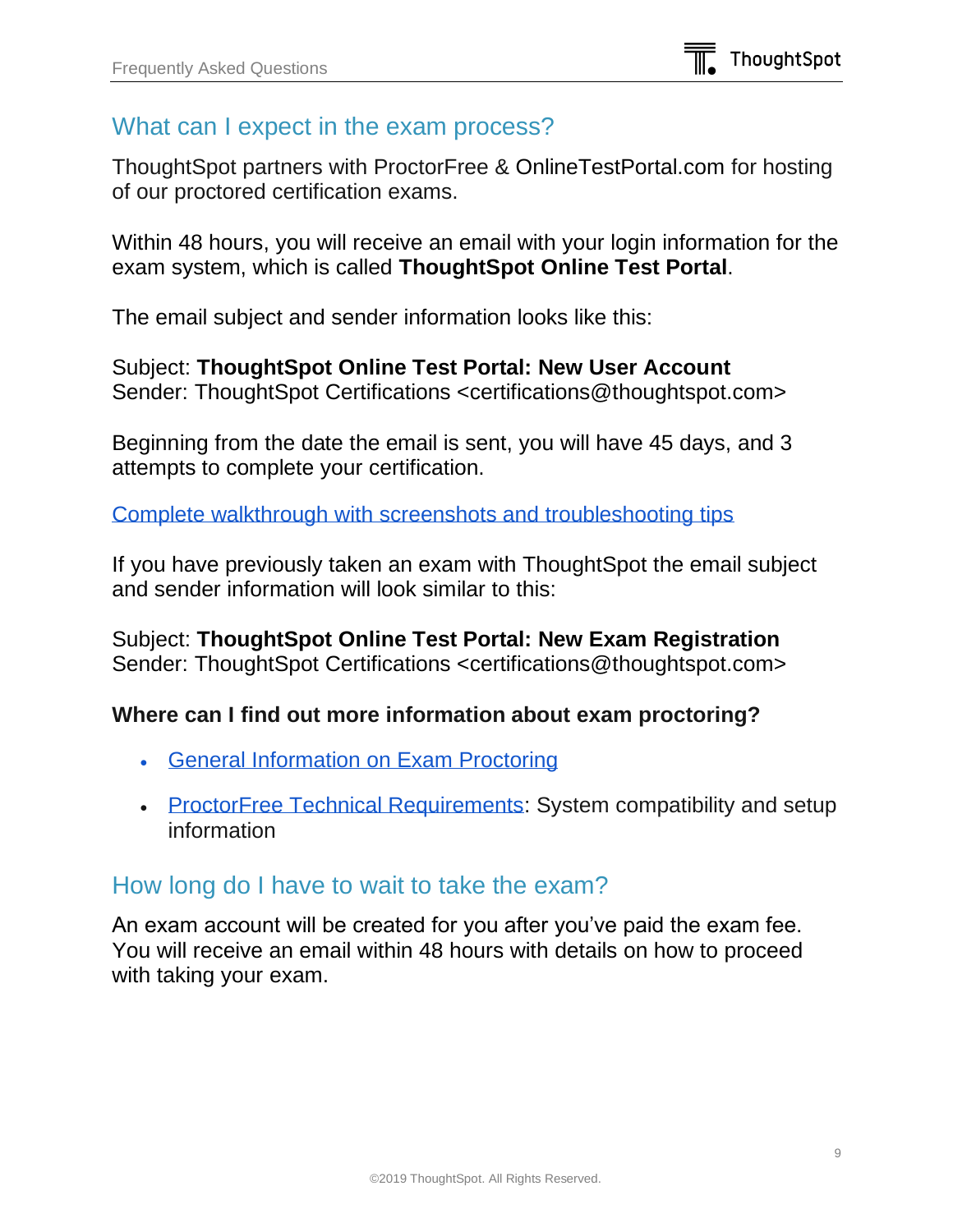# What happens after completing the exam?

Once you have completed your exam, the proctoring report will be reviewed and your test results will be provided. You will need to attain 75% correct answers or better to pass the exam. Note that your exam fee covers up to 3 test attempts over a 45-day period. Your transcript will only show the highest score you have attained.

Before your results can be entered officially, the proctoring session will be reviewed. This can take up to one week.

Upon successful review, you will receive a confirmation email along with instructions on how to obtain your badge through Credly Acclaim. Your score and a certification of completion will also be available to you on your [profile.](https://training.thoughtspot.com/accounts/profile/)

#### How much does the exam cost & what does it include?

The exam fee is \$200 USD and includes up to 3 exam attempts.

#### What are the exam prerequisites?

The learning content of the exams build upon each other, so we recommend you start with the ThoughtSpot Professional Certification before attempting the Data Expert Certification, though this is not required. You must complete both the ThoughtSpot Professional Certification and the Data Expert Certification exams before you can attempt the final ThoughtSpot Architect Certification.

#### How many exam questions are there & how long does it take?

Each exam includes 50 questions. You are permitted up to 1 hour to complete each proctored exam.

# After I purchase my exam, how long do I have to complete it?

You have 45 days to complete your certification from the time you get access to the exam. After 45 days have expired, your exam registration will